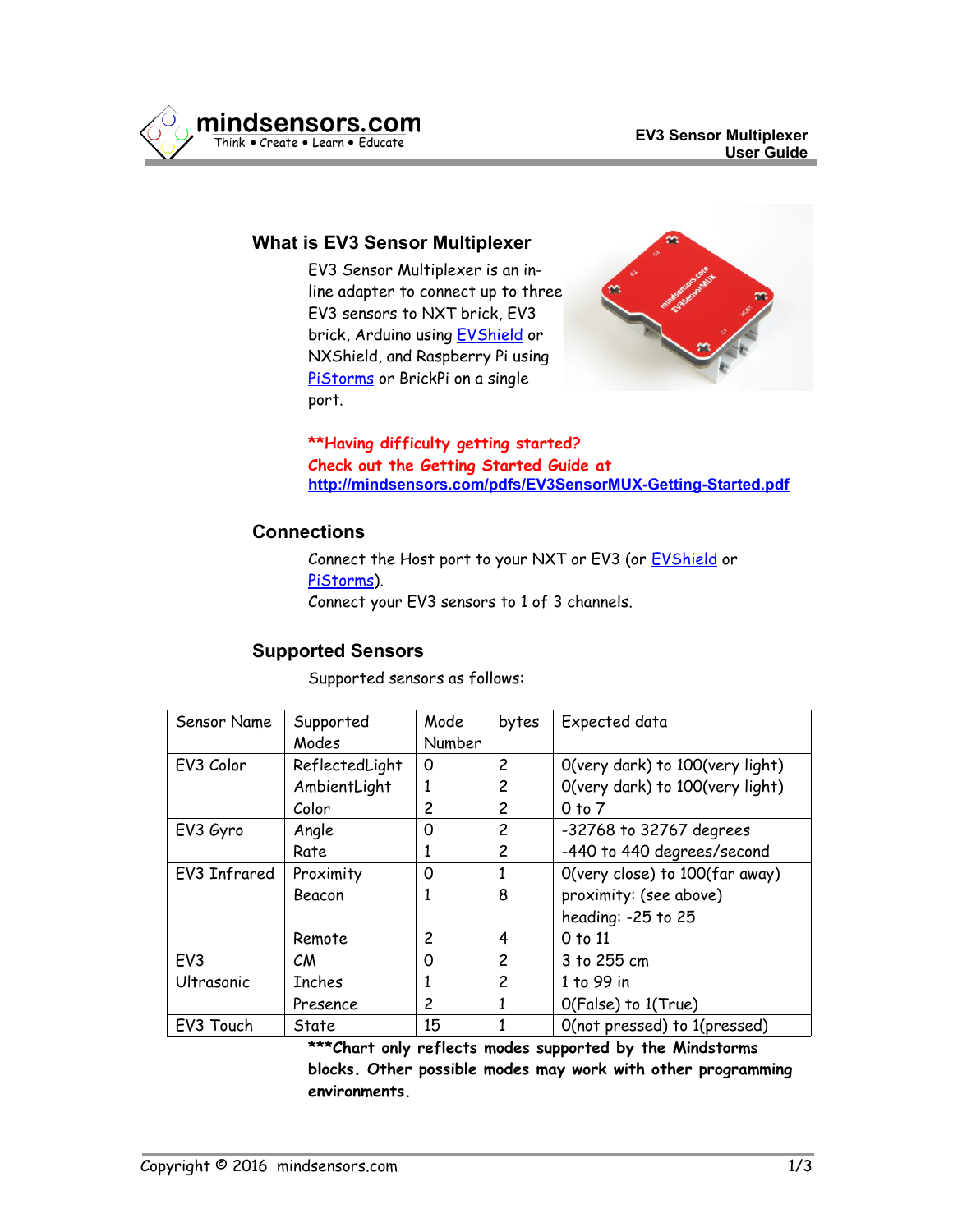For details about data returned by each sensor or modes, please refer to EV3 IDE help pages.

## **Programming Techniques for EV3 Sensor Multiplexer**

**EV3:** 

To use capabilities of the sensor, please download EV3 blocks available at following URL: [http://www.mindsensors.com/index.php?](http://www.mindsensors.com/index.php?controller=attachment&id_attachment=161) [controller=attachment&id\\_attachment=161](http://www.mindsensors.com/index.php?controller=attachment&id_attachment=161)

Installation instructions for EV3 block are available at: [http://www.mindsensors.com/content/13-how-to-install-blocks-in](http://www.mindsensors.com/content/13-how-to-install-blocks-in-ev3)[ev3](http://www.mindsensors.com/content/13-how-to-install-blocks-in-ev3)

Download EV3 sample program from following URL and modify it to suit your needs.

[http://www.mindsensors.com/index.php?](http://www.mindsensors.com/index.php?controller=attachment&id_attachment=162) [controller=attachment&id\\_attachment=162](http://www.mindsensors.com/index.php?controller=attachment&id_attachment=162)

### **NXT-G:**

Not supported. It is recommended to use the new EV3 software for your NXT programming.

## **NXC:**

Download the sample programs and library file for the EV3 Sensor Adapter available at following location, and include the library file it in your program by #include directive. Be sure to modify the I2C address for the channel of the EV3 Sensor Multiplexer.

[http://www.mindsensors.com/index.php?](http://www.mindsensors.com/index.php?controller=attachment&id_attachment=299) [controller=attachment&id\\_attachment=299](http://www.mindsensors.com/index.php?controller=attachment&id_attachment=299)

#### **RobotC:**

Downlaod Xander's driver suite from GitHub: <https://github.com/botbench/robotcdriversuite>

Start with the example program: **examples/mindsensors-ev3smuxtest1.c**, copy it with a new name and modify to suite your needs.